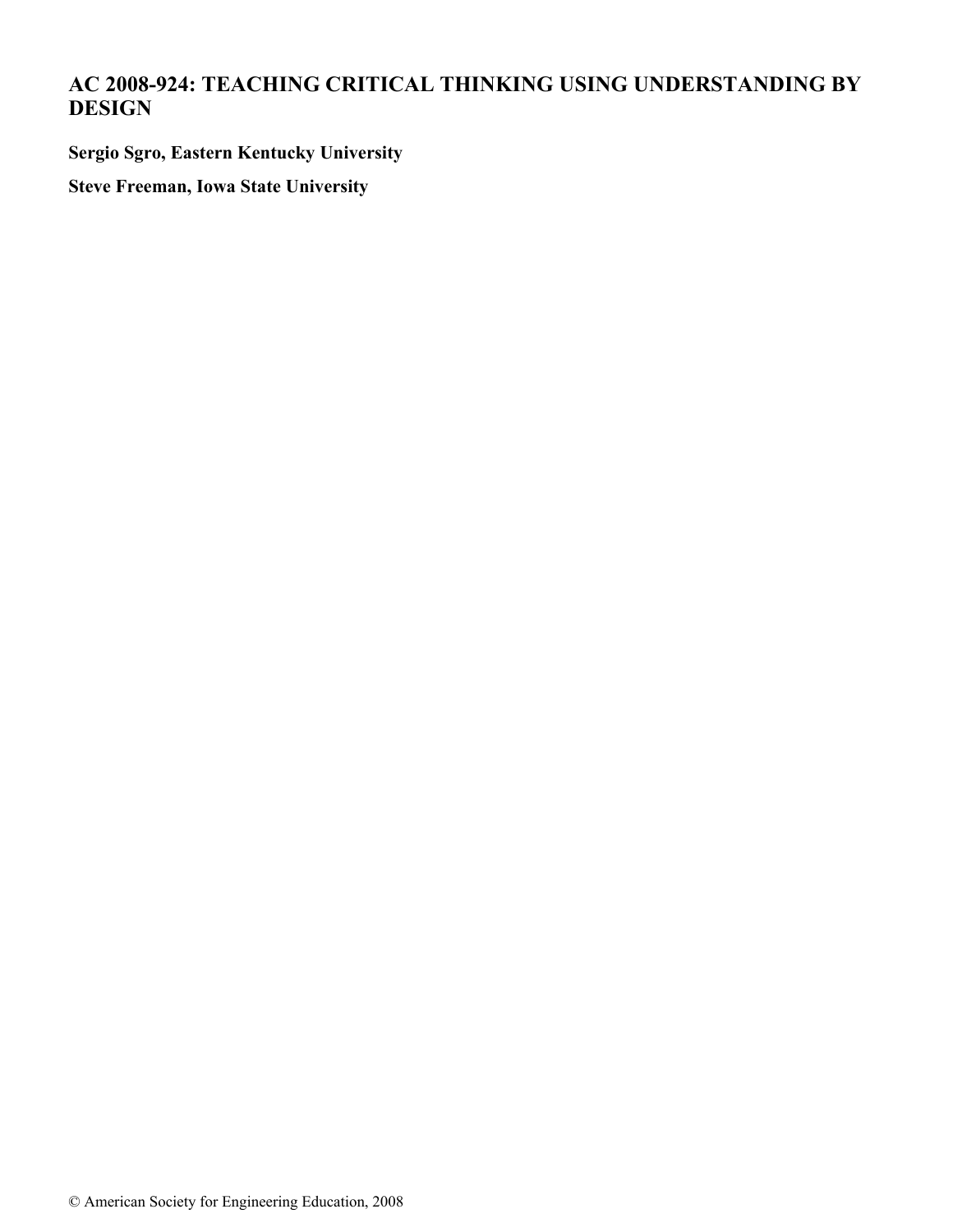# **Teaching Critical Thinking using Understanding by Design Curriculum Development Methods**

*"It is only when students apply what they are learning to actual situations or problems that they come to see the value in what they are learning*"<sup>2</sup> (p. 4).

#### **Introduction**

Academia is buzzing with the idea of teaching students to think critically and creatively. This article introduces the reader to the use of the Understanding by Design*<sup>5</sup>* methodology, also known as the "Backward Design Process". This is an approach to develop technical courses that aim to cultivate higher-order skills in students. By incorporating recommended critical thinking design features, this article provides examples and a framework for the development of new courses or the revision of current courses. A list of websites devoted to critical thinking and Understanding by Design tools is included at the end of this article for additional information.

## **Critical Thinking**

Critical Thinking can be defined as, "the art of thinking about thinking in such as way as to: 1) identify its strengths and weaknesses, and 2) recast it in improved form (where necessary)<sup> $\frac{3}{2}$ </sup>(p. 22). Chaffee*<sup>1</sup>* defines critical thinking as, "An active, purposeful, organized process that we use to carefully examine our thinking and the thinking of others, in order to clarify and improve our understanding" (p. 51). This is further warranted by Paul and Elder's<sup>3</sup> observation about the importance of creativity in critical thinking in the following manner:

The most important sense of creativity in thinking, the sense of thinking as a making, as a process of creating thought, as a process that brings thoughts into being to organize, shape, interpret, and make sense of the world – thinking that, once developed, enables us to achieve goals, accomplish purposes, solve problems, and settle important issues we face as humans in a world in which rapid change is becoming one of the few constants (p. 7).

In this sense, creativity refers to a level of high-quality thinking where the mind is able to both generate and judge how information gravitates towards a system of meanings*<sup>3</sup>* . Research suggests that both the student and society benefit from the development of critical and creative thinking<sup>6</sup>. Zhang<sup>7</sup> hypothesizes that critical thinking requires both ability [to think critically] and disposition [propensity for thinking critically]. Some introductory courses may appropriately be designed with only lower-order skills (i.e. recognize, recall, remember). However, courses bearing heavily on critical and creative thinking require higher-order skills and corresponding assessments as shown in the Staircase to Critical & Creative Thinking*<sup>4</sup>* (See Figure 1). Although successful academic programs depend on many good characteristics, Zhang<sup>7</sup> finds two characteristics to be notable; they are, "...(a) facilitates critical thinking and (b) recognizes a variety of intellectual styles" (517).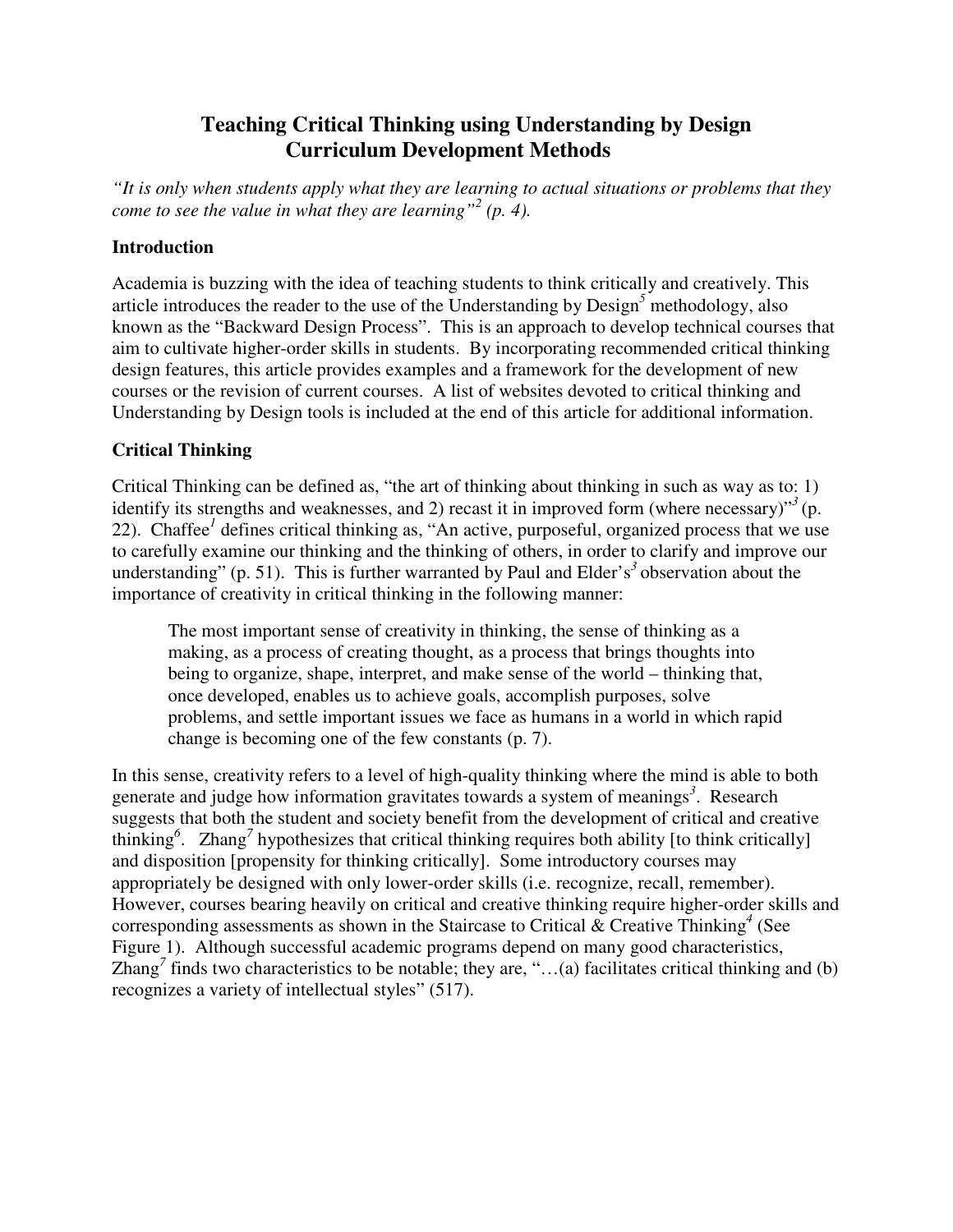

## **Figure 1. Staircase to Critical and Creative Thinking***<sup>4</sup>*

As demonstrated in Figure 1, remembering or retrieving information, although the first step towards higher-order skills, is not evidence of unique perspective and exploration of situations with questions and assessments. Instead, proficient critical thinkers go beyond constructing new meanings by mixing new material with existing ideas (Understand) and ultimately reorganize elements into new patterns, structures, or purposes (Create). Asking students to recall chemical symbols and atomic numbers is a lower-order skill (Remember). If those chemical symbols and atomic numbers are used to demonstrate how different chemicals react or bond with one another in a predictable pattern (Apply) or students mathematically and logically evaluate their own compounds based on the memorized chemicals, they demonstrate higher-order skills (Evaluate and Create).

#### **Understanding by Design (UbD)**

Understanding by Design (UbD) or the Backward Design Process is so called because of the suggested format of designing curriculum beginning with desired results. Learning experiences and instruction are planned to help students achieve those desired results. Overall, it is a 3 stage process as shown in Figure 2.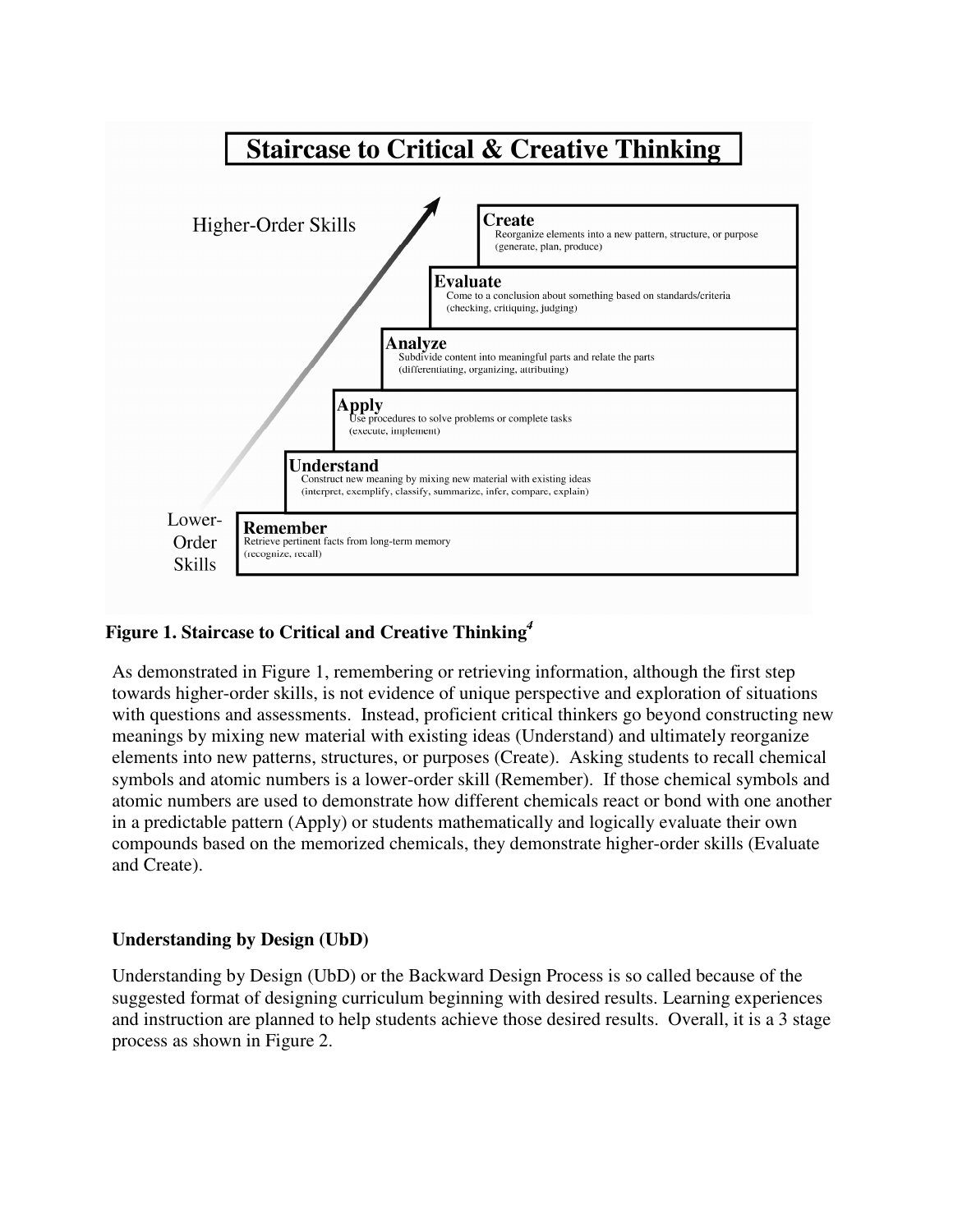

# **Figure 2. Stages in the Backward Design Process***<sup>5</sup>*  **(p. 9)**

One of the most challenging components of the backward design process is to identify the desired results. A common mistake made when first using the Understanding by Design methodology is to assume that everything taught in the classroom is as important as everything else. However, one of the most powerful facets of UbD is the systematic development of the big picture ideas we want our students to truly learn versus material that is worth being familiar with. The three components of desired results in order of priority are: 1) "Enduring Understanding", 2) Important to know and do, and 3) Worth being familiar with.

"Enduring Understandings" are often referred to as overarching ideas. Overarching from the standpoint that goals, understandings, or processes represent enduring value beyond the classroom. These are the "big ideas" the students leave with. They are also the "linchpins" that hold the entire curriculum together. Furthermore, they are the most difficult and most important part of the UbD methodology because every subordinate action following "enduring understanding" must, in some direct or indirect manner, tie back to these identified understandings (often only 1-3 per course). Next on the priority list is "Important to know and do". The results at this level are not the big ideas but rather facilitate deeper understanding of the big ideas. Finally, there are other goals and information that have merit in their support of the overall curriculum without bearing heavily on the enduring understandings. These concepts and facts are considered "worth being familiar with" and can include a limited amount of remembering-type of information from an assessment standpoint.

 Another critical aspect of the UbD method is using appropriate assessments to gauge the level of apparent understanding. In the second stage of UbD, what and how students are assessed is determined. Evidence of learning must differentiate between understanding and simply recalling facts. Wiggins and McTighe<sup>5</sup> suggest that, "Real knowledge involves using learning in new ways (what is often called "transfer"). They [Bloom and colleagues] distinguish this intellectual ability from knowledge that is based on recall and scripted use" (p. 40). With this knowledge "transfer" in mind, UbD presents the six facets of learning that reflect true understanding:

- Explanation: ability to thoroughly give an account of facts and data.
- Interpretation: ability to reveal from one's personal dimension through images, models, or analogies.
- Application: ability to effectively use the information in different contexts.
- Perspective: ability to see the big picture through creative critique.
- Empathy: ability to value another's feelings, perspective, or worldview.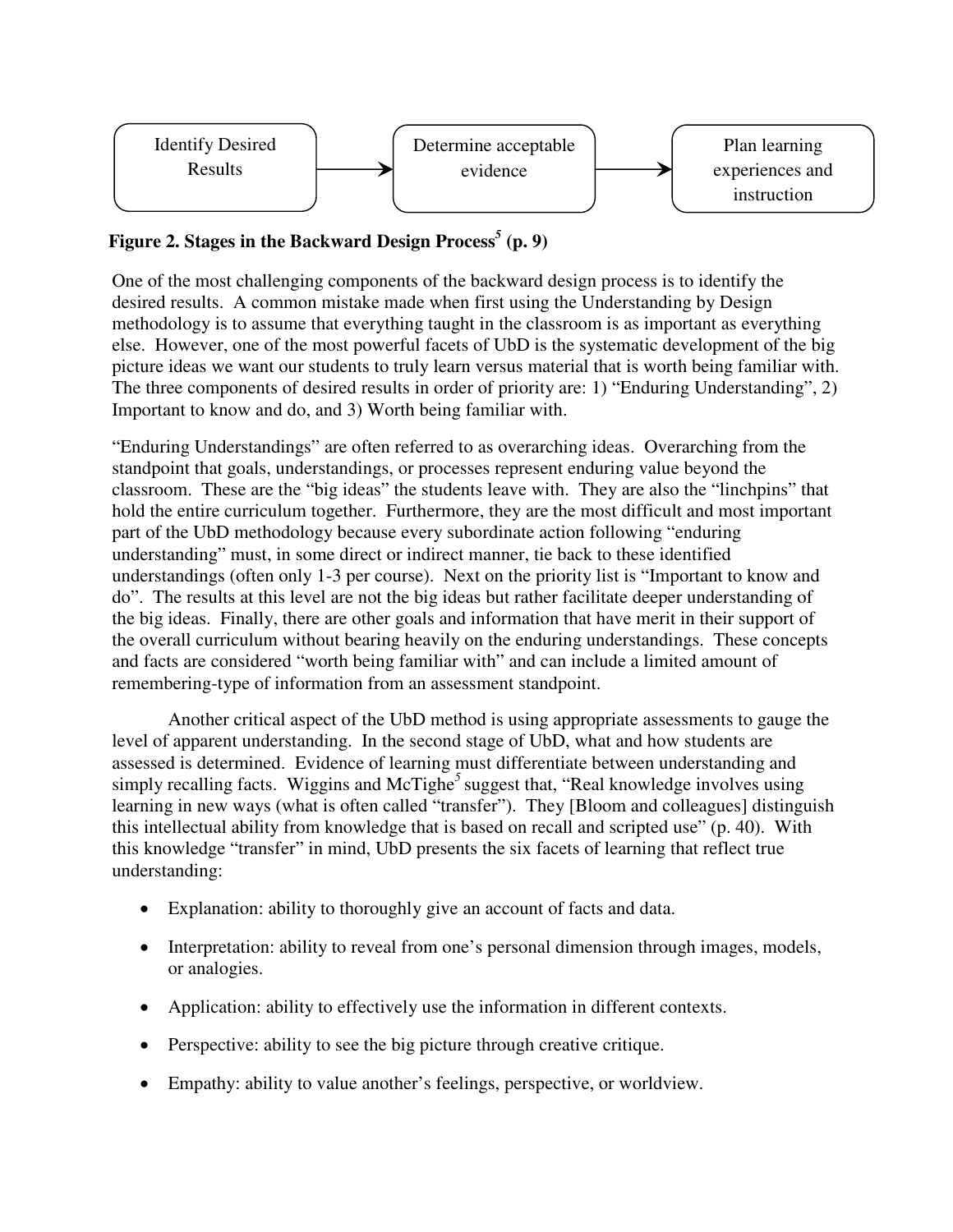• Self-knowledge: ability to perceive our own prejudices as shortcomings.

The facets of understanding are not to be confused with the types of assessment, such as informal checks, observations, quizzes/tests, academic prompts, or performance tasks/projects, but rather, the six facets of understanding are, "a multifaceted view of what makes up a mature understanding" (p. 44).

It is not until the final stage of the process that the syllabus, projects, and class activities are developed. More importantly, a textbook should only be selected on the basis of how well it bolsters the desired results. Although initially counterintuitive, planning learning experience and selecting textbooks after stages 1 and 2 are complete, makes the rest of the curriculum development process less ambiguous. Faculty often have a mass of information or activities to filter through to find what best suits their classes; however, at stage 3, they can evaluate activities, projects, tests, or textbooks based on the desired goals. Any material not conforming to the goals of the desired results, or "enduring understandings" are immediately disregarded for inclusion in the curriculum. Table 1, provides a snapshot of the UbD design approach, as summarized above.

| <b>Key Design</b><br><b>Questions</b>                                                                                  | <b>Design</b><br><b>Considerations</b>                                                              | <b>Filters</b><br>(Design Criteria)                                                  | <b>What the Final</b><br><b>Design Accomplishes</b>                                                                                                                                |
|------------------------------------------------------------------------------------------------------------------------|-----------------------------------------------------------------------------------------------------|--------------------------------------------------------------------------------------|------------------------------------------------------------------------------------------------------------------------------------------------------------------------------------|
| <b>Stage 1: What is</b><br>worthy and requiring<br>of understanding?                                                   | National, State, and<br>District Standards.<br>Teacher expertise,<br>experience, or interest        | <b>Enduring Ideas</b><br>Engaging<br>Overarching ideas                               | Unit around enduring<br>ideas and essential<br>questions students will<br>be able to answer                                                                                        |
| <b>Stage 2: What is</b><br>evidence of<br>understanding?                                                               | Six facets of<br>understanding<br>Assessment types                                                  | Valid, reliable,<br>sufficient, authentic<br>work, feasible, and<br>student friendly | Educationally vital<br>evidence of the<br>desired results.                                                                                                                         |
| <b>Stage 3: What</b><br>learning experiences<br>and teaching promote<br>understanding,<br>interest, and<br>excellence? | Essential and enabling<br>knowledge and skill.<br>Support of design<br>consideration in Stage<br>I. | WHERE?<br>Hook the students<br>Exhibit and evaluate                                  | Coherent learning<br>experiences and<br>teaching that evokes<br>and develops desired<br>understandings,<br>promotes interest, and<br>makes excellent<br>performance more<br>likely |

**Table 1. Overview of the UbD process (adapted from Wiggins and McTighe***<sup>5</sup>* **).**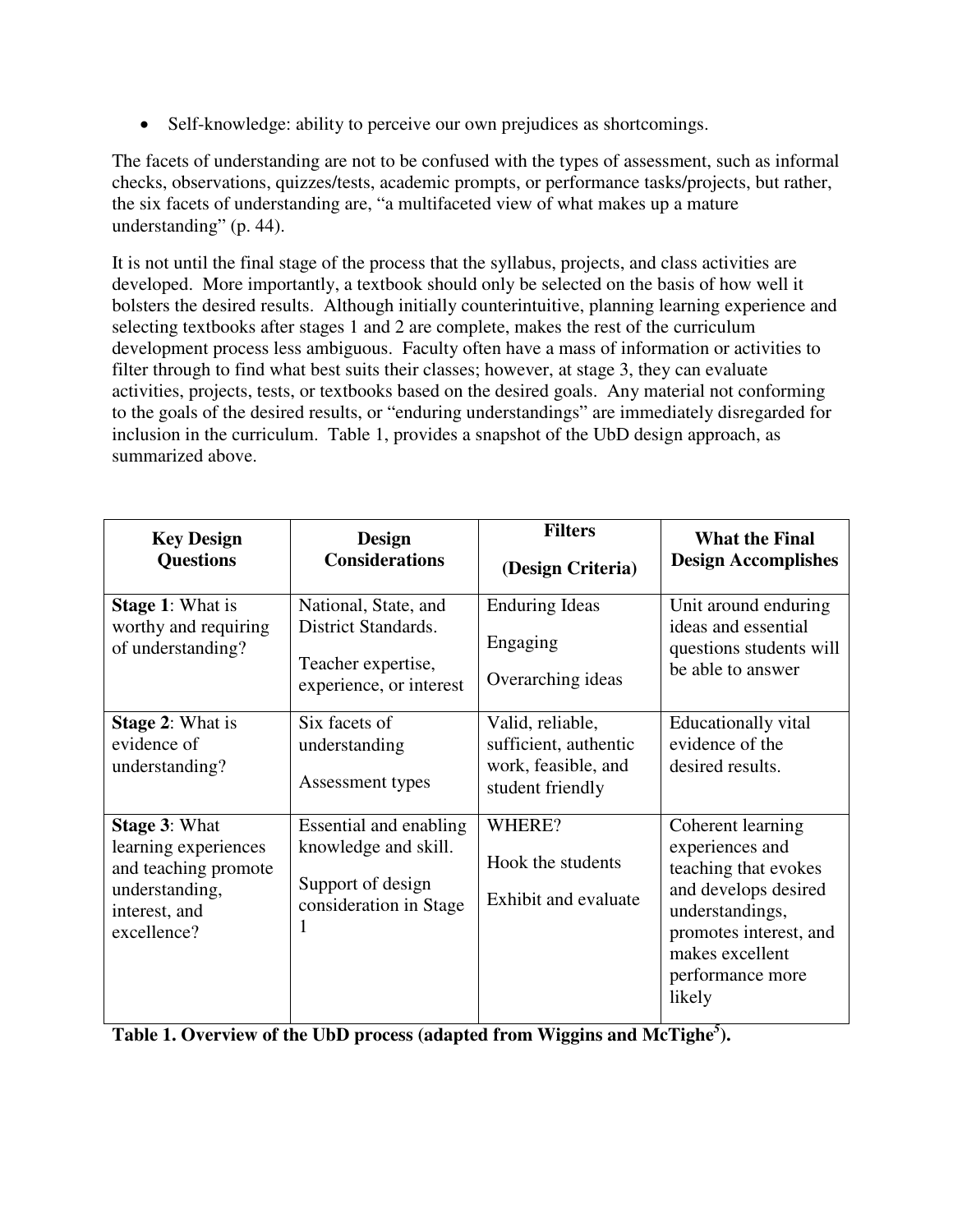#### **Putting the UbD Process into Practice**

As mentioned above, the first step in the UbD process is identification of the enduring understanding(s) that will focus the curriculum for a particular course. Table 2 provides examples of enduring understandings from technology-related courses developed using the UbD principals.

| Course                                    | <b>Enduring Understanding</b>                                                                                                                                                                                                                                                                                        |  |
|-------------------------------------------|----------------------------------------------------------------------------------------------------------------------------------------------------------------------------------------------------------------------------------------------------------------------------------------------------------------------|--|
| Lean Manufacturing                        | Establishment of a pull system with linked manufacturing cells is a<br>1)<br>key component of maintaining global competitiveness.<br>Successful implementation of lean is a management process<br>2)<br>requiring total commitment from all employees that results in a<br>complete change of the workplace culture. |  |
| Materials and<br>Testing                  | Industrial materials have unique properties that precipitate their<br>use in different industrial and product applications.<br>The molecular structure (including chemical bonds) impact and<br>explain material properties.                                                                                         |  |
| <b>Metallic Processing</b>                | Fabricated metal products require proper planning.<br>Proper selection of machine tools and process parameters is<br>imperative prior to beginning any material removal.                                                                                                                                             |  |
| <b>Safety Management</b>                  | Workplace safety is a management function that requires<br>commitment and involvement from all employees to be successful.                                                                                                                                                                                           |  |
| <b>Occupational Safety</b>                | As a manager or supervisor, you are responsible for the safety of<br>all employees under you.                                                                                                                                                                                                                        |  |
| Safety and Public<br><b>Health Issues</b> | As technologists and engineers, we all have a role to play in<br>addressing society's safety and health issues.                                                                                                                                                                                                      |  |

### **Table 2. Examples of Enduring Understandings.**

Full appreciation of the UbD process can only be obtained through implementation. However, the examples provided here should give the reader insight into how the three stages of the UbD process fit together.

A vital step in developing courses for critical and creative thinkers is incorporating activities that engage students and encourage creative solutions to open-ended questions. For example, the first enduring understanding under the lean manufacturing course in Table 2 is, *Establishment of a pull system with linked manufacturing cells is a key component of maintaining global competitiveness*. What evidence will support the enduring understanding as well as encourage students to think critically? This question is answered in the second stage of the Understanding by Design process, **Stage 2: What is evidence of understanding**. In our lean manufacturing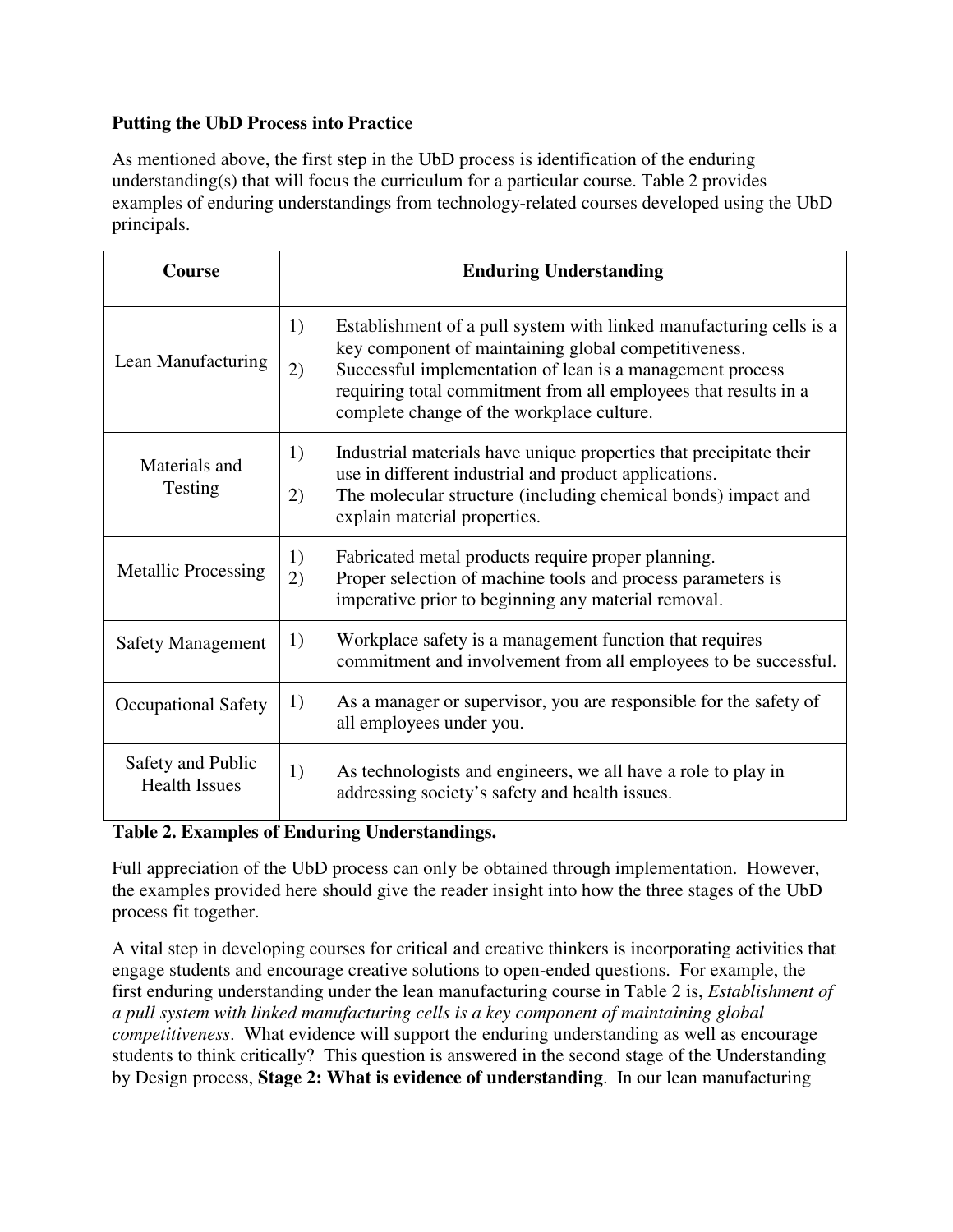course example, there are several assessment evidences that ultimately point to the enduring understanding at hand; these are listed below:

- Students will demonstrate their ability to critically assess the efficacy of current manufacturing systems to determine how to convert those systems into lean manufacturing by individually completing labs, completing the semester project, via online discussions (moderated by the instructor), and as essay questions on written exams.
- Students will demonstrate their ability to identify manufacturing systems as either push or pull by visiting a manufacturing plant providing the instructor a short research paper outlining the current process and possible improvements.

Another example is taken from the Material Testing course above. What evidence of understanding is there for the enduring understanding: *Industrial materials have unique properties that precipitate their use in different industrial and product applications*?

- Students will demonstrate their knowledge of material selection by working in teams of 2 or 3 to develop a unique composite of concrete with other materials and test the new material to compare the advantage or disadvantages to standard constructiongrade concrete.
- Students will demonstrate the ability to choose and justify industrial materials by redesigning an everyday product (stapler, toaster, chair) and evaluating the advantages and disadvantages based on standard data and testing.

Another example is taken from the safety management course above. What evidence of understanding is there for the enduring understanding: *Workplace safety is a management function that requires commitment and involvement from all employees to be successful*.

- Students will demonstrate their knowledge and understanding of the principles of behavior-based safety management by working in teams of 3-4 to develop a proposal to implement a peer-observation program to encourage safe behaviors and discourage at risk behaviors among employees.
- Students will demonstrate the ability to identify workplace hazards and the importance of having multiple perspectives on the audit team by working in teams of 3-4 to conduct a workplace audit using OSHA's Small Business Outreach Training Program as a guide.

It should be noted that the evidence identifies multiple assessment methods such as, observation/dialogue, quizzes/tests, academic prompts, and performance task/projects. All of these tie back to the enduring understanding. For example, students cannot fully appreciate the benefits of lean manufacturing without first understanding how it differs from push systems. Multiple assessments, like a mandatory field trip [observation/dialogue] to a manufacturing facility and subsequent critique [performance task] serve as the cornerstone of thinking critically. Additionally, the planned learning activities that include multiple assessment methods become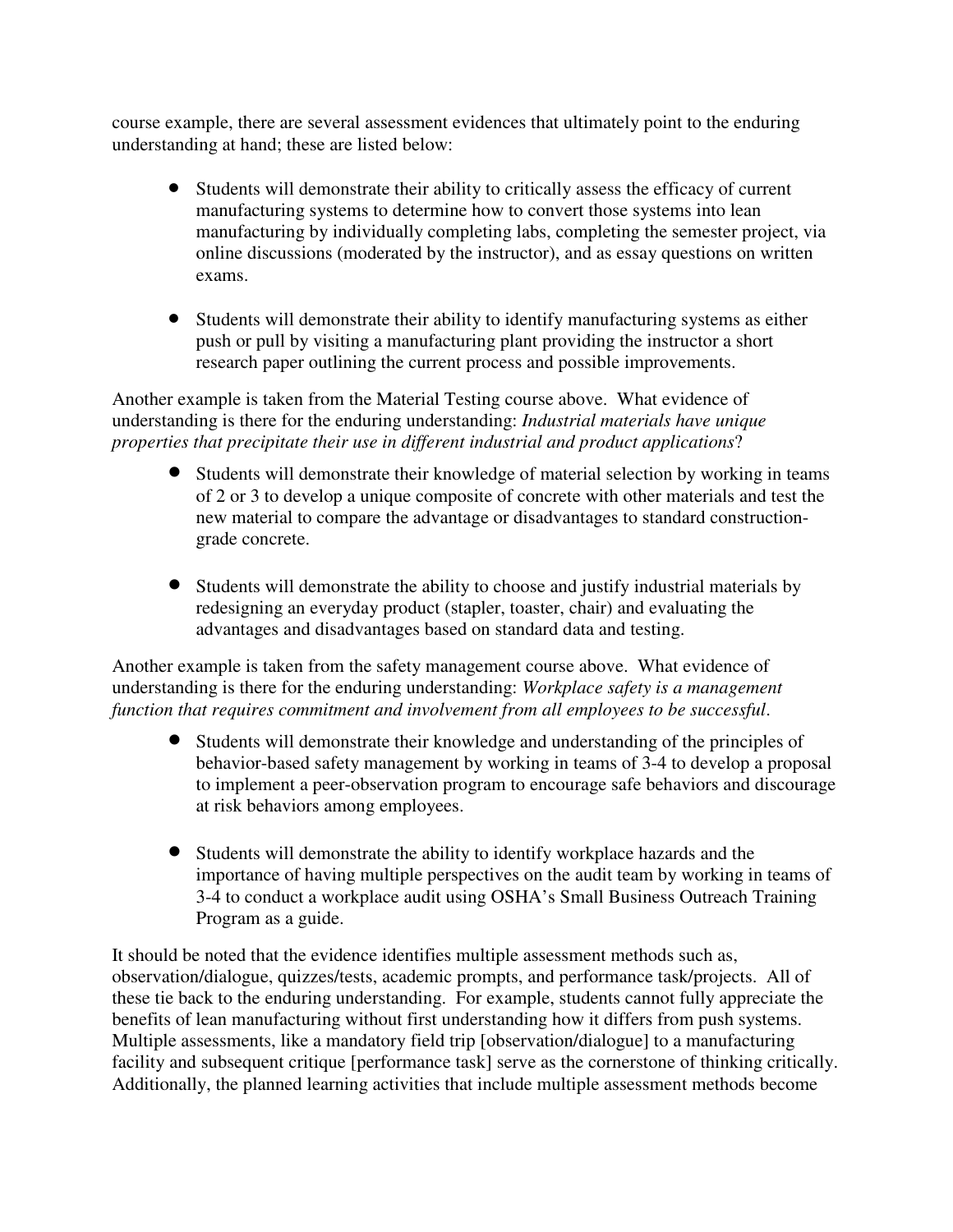metrics for course and program evaluations. How well an assessment measures the level of understanding can and should be recorded for future use.

#### **Concluding Thoughts and Recommendations**

Too often curriculum design is based on the content and organization of a textbook. In this model the syllabus and assignments are based on what the author of the textbook deemed important regardless of the how a particular course fits into the overall curriculum or desired student learning experience. It is therefore not surprising that this disconnect in curriculum design later frustrates faculty as they struggle with achieving and measuring desired student outcomes that have been set for the curriculum. This paper provides an alternative for curriculum development where the desired student outcomes take center stage and the resulting curriculum follows naturally. The authors encourage faculty to experiment with the UbD methodology as part of the continuous improvement process for their curriculum.

#### **Referenced Cited**

- 1. Chaffee, J. (1994). *Thinking Critically* (4<sup>th</sup> Ed.). Houghton Mifflin Company. Boston, MA.
- 2. Paul, R. & Elder, L. (2003). *A Miniature Guide for Those who Teach on How to Improve Student Learning: 30 Practical Ideas*. Foundation for Critical Thinking. Dillon Beach, CA.
- 3. Paul, R. & Elder, L. (2005). *The Thinker's Guide to The Nature and Functions of Critical & Creative Thinking*. Foundation for Critical Thinking. Dillon Beach, CA.
- 4. Sweeney, C. & Blythe, H. (2007, March). *Staircase to Critical and Creative Thinking*. (Available from Eastern Kentucky University Teaching and Learning Center, 521 Lancaster Avenue, 2 Keen Johnson Building, Richmond, KY 40475).
- 5. Wiggins, G. & McTighe, J. (1998). *Understanding by Design*. Association for Supervision and Curriculum Development. Alexandria, VA.
- 6. Yang, S., & Lin, W. (2004, March). The Relationship Among Creative, Critical Thinking and Thinking Styles in Taiwan High School Students. *Journal of Instructional Psychology, 31*(1), 33-45. Retrieved January 4, 2008, from Academic Search Premier database.